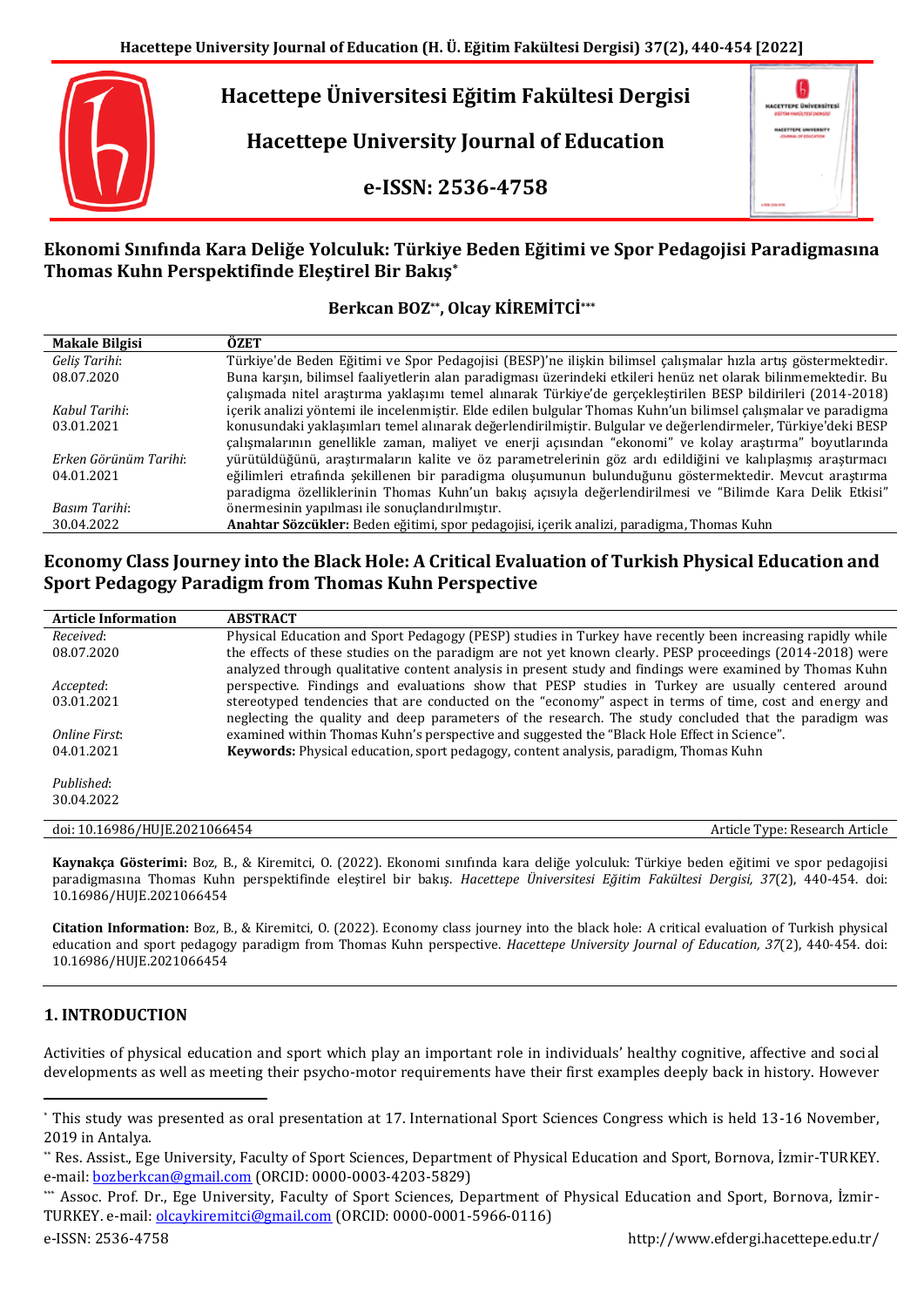they found their place as a discipline in the scope of modern educational practices in the early 19th century (Mechikoff, 2013). Besides, fundamentals of academic activities could not be laid until the middle of the 20th century. Physical education and sport pedagogy (PESP) was first defined by German scientists as a discipline in which theoretical and practical research was carried out concerning learning and teaching practices in physical education, sport and motor skills (Grupe, 1969; Haag, 1989).

It is reported that uncertainties were experienced in the process of defining PESP as an academic discipline. When initial resources concerning the field were examined (Siedentop, 1983; Haag, 1989; Bain, 1990; Brettschneider, 1991; Schempp, 1993; Laker, 2003), the fact that this discipline was only newly developing scientifically caused the content map of field not to be defined clearly by scholars. Scientific studies in PESP initiated by German scholars in Europe developed further in different cultures and geographies upon the inclusion of North American. This fact brought about two different scientific subcultures held by Germany and North America (Crum, 1986). While scholars in the United State of America (USA) adopted positivist and behaviorist approaches mostly, their European colleagues, adopted more critical and hermeneutic theories (Tinning, 2010). As Crum (1986) states it, PESP studies are ignored in empirical terms in Germany whereas they are limited in semantic, critical, hermeneutic and theoretical aspects in USA and England. Moreover, the discrepancies in the field definitions and approaches of researchers from different countries influenced the emergence of uncertainties on PESP concepts (Tinning, 2008). According to Tinning (2008), some researchers focused their activities solely on physical education and sport practices at schools, while some others included different subjects and contents like movement and training sciences, clubs, trainers, extracurricular activities in their research. In addition to this, Lawson (1990) emphasizes that PESP studies rapidly improve quantitatively in the establishment of a paradigm, but should also be developed qualitatively so as to have high functional value. Nowadays, the PESP paradigm evolves to use theoretically pluralistic, eclectic approaches and globalization(Borms, 2009; Tinning, 2010).

The first developmental phases of PESP underwent the periods of "prescience and normal science" among the steps of paradigm circles suggested by Kuhn (1962) within the scope of the concept of "paradigm". As a matter of fact, the predominance of uncertainties in the first step of the scientific development period points to the characteristics of pre-science. In later steps, it is reported that there was a quantitative accumulation in PESP studies leaving functional aspects restricted (Lawson, 1990) while theoretical diversity was neglected (Crum, 1986). This corresponds to the period of normal science when unsolved problems and contradictions increase together with the increase in the number of studies. On the other hand, the fact that the paradigm was proceeding with limited approaches around North America and Germany was keeping its existing tendencies within the scope of these two scientific subcultures. In the normal science period, there is progress continuously going around the same approaches, the accepted paradigm is supported by the majority and the emergence of different theories and scientific subcultures is prevented (Kuhn, 1962). Nevertheless, another characteristic of the normal science period is that it causes depression and crises in the upcoming processes together with the emerging quantitative accumulation in research (Kuhn, 1962). Parallel with this need for change, the structure of the international paradigm today went into a period of pluralist understanding; incorporated different theories and approaches and came to an eclectic structure. Eclectic approaches including the choice of the appropriate theory and method with the subject of the study (Tinning, 2010). Kuhn defines this state with the change in the generally accepted paradigm and concept of "model drift" which explains change in researchers' thinking and action tendencies in order to find solutions to the crises of normal science (Kuhn, 1962). In fact, today it is stated that progress has been made in the development of paradigm framework in PESP studies; in addition, paradigm wars that emerged as a result of uncertainty and depression have come to an end (Tinning, 2010), A variety of theoretical and methodological approaches started to be used (Borms, 2009; Tinning, 2010). Today's paradigms which have centered on eclectic approaches have moved away from the bipolar structure of German and North American context and gradually changed and globalized.

Scientific research in the field of PESP keeps developing and becoming popular in countries other than Germany, The USA, England and Australia. However paradigms are unclear in countries where field scientific activities are newly developing. In Turkey, one of the countries where scientific activities have just began to become popular, it is reported that the first department in relation with PESP studies was established in the mid-1980s and according to data from 1997, PESP is the department with the number of lowest studies conducted on sport sciences in Turkey (Açıkada, 1997). It is seen that there are only 13 PESP studies corresponding to 1.9% of the studies conducted in the 1982-1992 period within the scope of sport sciences and only 66 academic studies accounting for 5.85% of all studies carried out between 1992 and 1996 (Açıkada, 1997). Within the scope of reconstructing higher education in Turkey, the number of higher education institutions offering physical education and sport training increased from 10 in 1990 to 93 in 2018 (Açıkada, 1997; Council of Higher Education, 2018). Following this increase in educational institutions providing education in sport sciences, the number of PESP-specific departments reached 72 countrywide (Council of Higher Education, 2018), and in this parallel a significant increase has been observed in academic studies. As of the year 2019, it was seen that a total of 894 master's thesis and doctoral dissertations can be found in the search on the national thesis center using the keyword "physical education" (Council of Higher Education, 2019a). It is seen that the initiation and development of academic activities of PESP in Turkey occurred rather later compared to the tendencies around the world. Institutions and studies have become common especially since 2000. In this respect, quantitative development of the PESP field has moved on by numbers of articles, thesis, and institutions in Turkey so far. However, the knowledge and datas are limited regarding qualitative development of the PESP field in Turkey by philosophic and critical perspectives. Although our knowledge, datas and criticisms on the international paradigm of PESP have been constructed by different studies around the world (e.g. Borms, 2009; Crum, 1986; Lawson, 1990; Tinning, 2008; Tinning, 2010). Therefore, there is a need for the evaluation of qualitative properties of the existing paradigm of Turkish PESP studies. The aim of the present study was to examine the Turkish PESP paradigm by a qualitative and critical perspective.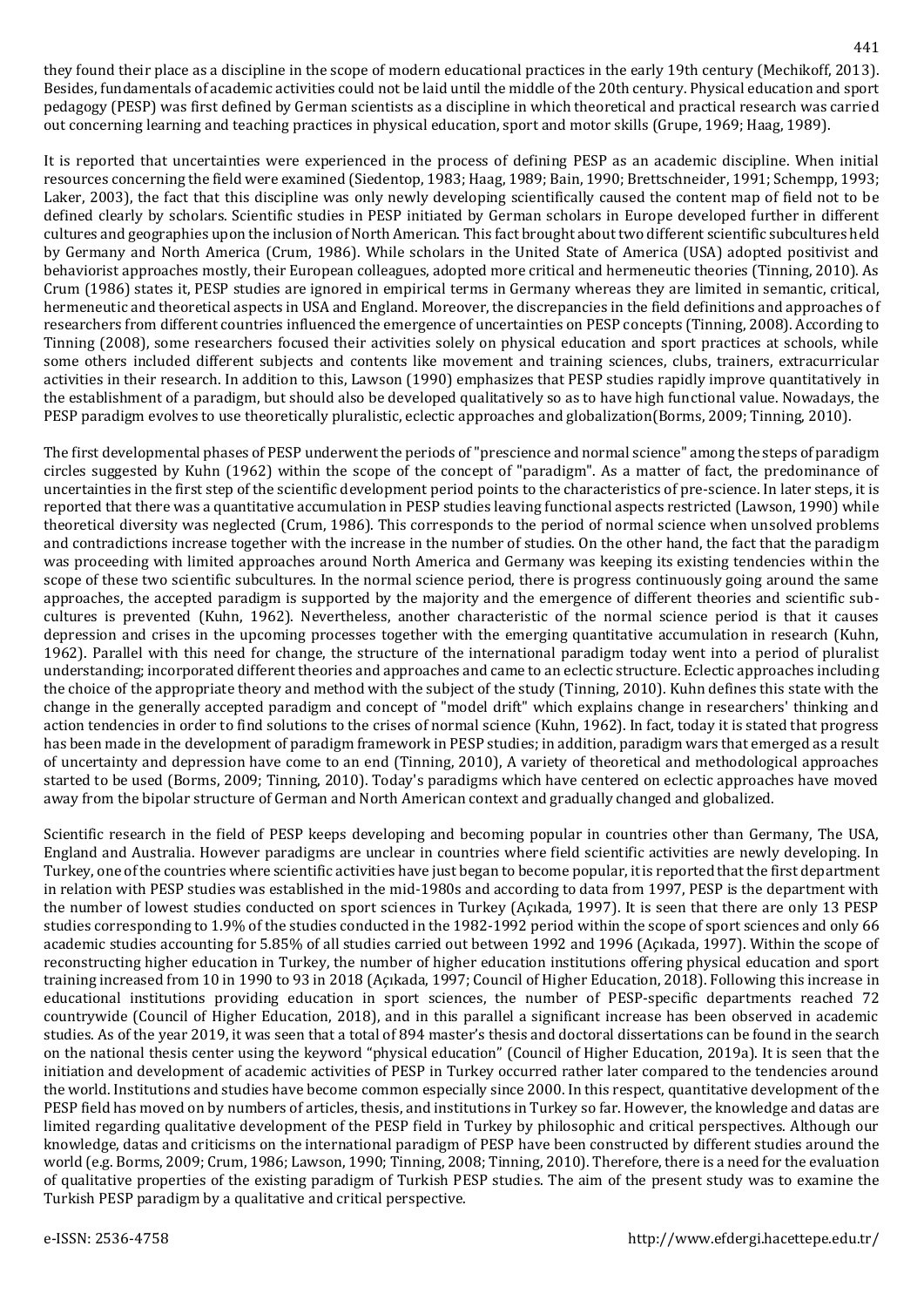# **2. Methods**

# **2.1. Model and Theoretical Ground**

The study was carried out based on a qualitative research approach and a descriptive content analysis method was used in order to examine PESP studies. Content analysis is a research method based on a systematic organization of the interrelated subjects, concepts and themes through codes and their interpretation thereafter (Creswell, 2012). This method enables us to review the similarities and differences among studies, specify the weaknesses and strengths of these tendencies deeply and create a comprehensive descriptive map concerning scientific studies (Cohen, Manion and Morrison, 2011).

Thomas Kuhn's paradigm structure and his philosophical views are used to examine and criticize paradigm properties. Beside, the theoretical and philosophical ground of the present study is based upon "Critical Realism" that acts as a bridge between the objective and subjective types of knowledge. Critical realism emerged as a philosophical approach which was based on relativism epistemologically and realism ontological (Bhaskar, 2008). Essence and form of the objects are not the same in critical realism. While dialectic makes evaluations concerning the essence of objects, science provides superficial findings concerning the objects by experiences. On the other hand, science and philosophy are not tackled as disconnected processes. Dialectic can broaden its evaluations concerning the essence of objects by considering superficial knowledge which is received by science (Bhaskar, 1993). Opposing the singular scientific approaches in contrast with positivist and post-positivist approaches, critical realism emerged as a novel philosophical approach that creates a synthesis of these approaches. In addition to this, critical realism that is based on a synthesis of objective and subjective knowledge forms and defends the existence of a novel scientific language beyond the single scientific approaches (Sayer, 1992).

# **2.2. Sample**

Based on the aim and problem state, a purposive sampling method was used to select a sample group to represent Turkish PESP studies population. Kuhn (1962) states that it would be effective to examine recently published research proceedings to determine the paradigm and tendencies in a certain field. In this regard, PESP studies presented in the International Sport Sciences Congress (Turkey) participated broadly by researchers from different universities and institutions from many provinces in Turkey composing the sample group. The International Sport Sciences Congress which has been held by Sport Sciences Association since 1992 is known as the most deep-rooted and biggest organization in terms of the field studies in Turkey. Concerning their participants, other congresses organized in Turkey represent researcher groups in a specific and local province and have rather small numbers of participants. Considering all these data, field studies presented in the PESP sessions of International Sports Sciences Congress were included in the study. Within the scope of the concerned congress, by examining the studies conducted by researchers participating from different universities and provinces in Turkey, external validity is strengthened, which is the prerequisite for the generalizability of results in qualitative research. On the other hand, in order to increase internal validity and reliability, in addition to the studies included in the congress held in 2018, other studies conducted in 2014, 2016 and 2017 were also included in the present study, which broadened the sample and scope on a timely basis and quantitatively with the aim of representing up to date paradigm.

# **2.3. Data collection, Coding and Analyses**

Three PESP scholars participated in data collection and analysis processes. In the pre-reviewing stage, congress books published between 2014 and 2018 about PESP sessions were reviewed by 2 experts. Number of experts for the pre-review stage was determined in accordance with inter-expert reliability analysis that is proposed by Miles and Huberman (2014). Criteria of being expert was considered " conducting scientific researches in PESP field as a scholar and having at least a doctorate degree (PhD). Following the pre-review stage, experts came together and as a result of the 2nd evaluation, 55 studies were excluded from content analysis. These studies excluded from the analysis consist of proceedings which were stated not to be delivered during the congresses and not related to the field. As a result of all these assessments, a total of 397 proceedings were included in analyses (Table 1).

| Table 1.                                                     |  |
|--------------------------------------------------------------|--|
| Distribution of Proceedings Included in the Content Analysis |  |
|                                                              |  |

|                                    | 2014           | 2016 | 2017 | 2018 | <b>TOTAL</b> |
|------------------------------------|----------------|------|------|------|--------------|
| Proceedings included in pre-review | 88             | 82   | 138  | 144  | 452          |
| Proceedings excluded               | $\overline{ }$ | 4    | 23   | 21   | 55           |
| Oral proceedings                   |                | 57   | 73   | 109  | 290          |
| Poster proceedings                 | 30             | 21   | 42   | 14   | 107          |
| Total proceedings                  | 81             | 78   | 115  | 123  | 397          |

The second stage of the data collection process followed Denzin and Lincoln's (2005) 5-stage coding system concerning data analysis obtained in qualitative research: 1) Data coding, 2) specifying themes, 3) organizing codes and themes, 4) calculating frequencies of the data and reliability, 5) describing and interpreting the results. Firstly; 397 studies were listed with their titles and authors. In the second stage, based on the content information presented in the studies, 13 different themes were specified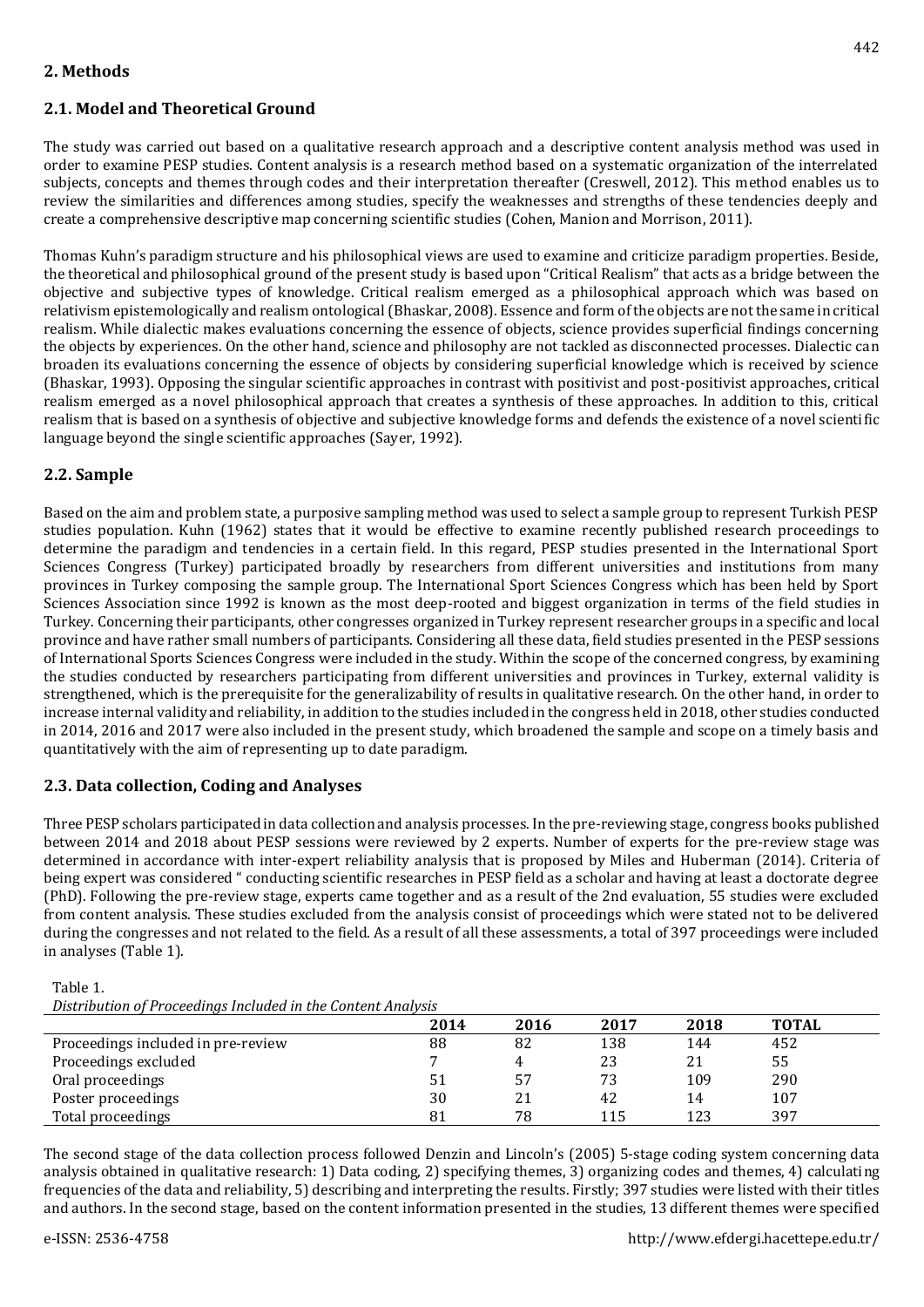as the sample size, characteristics of the sample groups (3 different themes), research methods employed (3 different themes), data collection instruments, number of researchers, distribution of researchers by universities they work, studies including teachers/experts/trainers, cooperative studies conducted with other department/disciplines and the research subject. At this point, two research classification forms developed by Sözbilir, Kutu and Yaşar (2012) were used, which were also employed in the content analysis practices conducted previously. Considering the subscales of sample size, research methods, data collection instruments of the related forms, the coding system concerning 4 of the themes were generated using these forms. The data concerning the remaining 9 themes were specified with a new coding form by examining the individuals, data, methods and subjects in the studies.

Coding was performed on 397 studies by 2 experts using the final research classification form including the 13 themes. The reliability of data obtained in two separate forms was determined using the inter-expert reliability method. Miles and Huberman (2014) proposed this method to attain reliability in qualitative studies conducted with multiple experts, is based on the formula of [Number of consensus / (consensus + disagreement) X 100 ]. Reliability scores pertaining to themes which the 2 experts agreed on, ranged between .85 and .98, and the reliability score pertaining to all the themes was found as .94. After calculating the reliability scores, in a session participated by the 3rd expert, a joint evaluation was made to define a single coding system for disagreed data. In the last stage, the data obtained were coded on IBM® SPSS 24.0 (2016) package program and put into descriptive statistics analysis.

# **3. RESULTS**

In the examination of the distribution of the sample groups by the level of education, it was seen that the most frequently preferred sample group was individuals at the higher education level. On the other hand, preschool (n=15, 4.37%) and elementary school  $(n=19, 5.53%)$  were found to be the two least frequently preferred sample groups (Figure 1).



Figure 1. Characteristics of sample groups – distribution of sample groups by level of education

When the distribution of the experts/adults included in the sample groups is considered, physical education and sport teachers (n=52, 57.14%) are most frequently chosen by researchers. It is also seen that other experts or adults are preferred at a low level. (Figure 2).



Figure 2. Characteristics of sample groups – Distribution of sample groups by experts and adults

Researches often consist of candidate PE teachers (n=67, 20.74%), secondary school students (n=63, 19.50%), students at sport sciences faculties (n=61, 18.88%) and high school students (n=52, 16.09%). When all under and postgraduate students are considered together regardless of their departments it was observed that the total number of studies was the highest at higher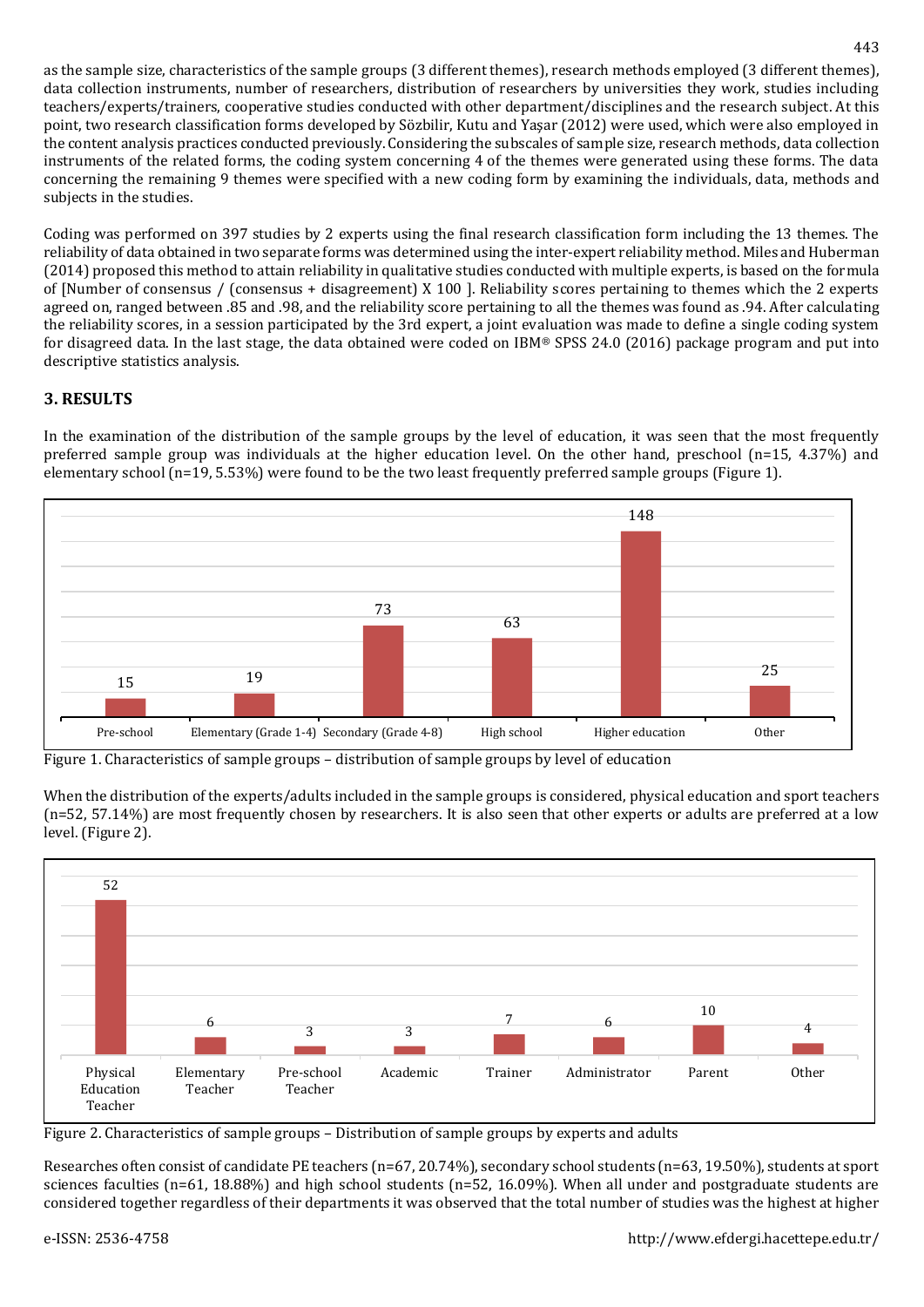#### education (n=161, 49.84%). Another significant finding is low level inclusion in research on preschool and elementary students and candidate preschool and candidate elementary teachers (Figure 3).



Figure 3. Characteristics of sample groups- Numeric distribution of student groups engaged

When the research methods used in the studies were examined, it was seen that quantitative research method is the most frequently used one (n=292, 74%). On the other hand, qualitative research method was used 73 (16%) times, and mixed design 32 (8%) times. When quantitative studies were evaluated based on experimentality criterion, it was seen that experimental model based research method was used 43 (15%) times (Figure 4).



Figure 4. Distribution of the research methods and experimental studies

| Table 2.                             |  |
|--------------------------------------|--|
| Detailed Outlook of Research Methods |  |

| <b>Quantitative Method (n=292)</b> |     | <b>Qualitative Method (n=73)</b> |    | Mixed Method (n=32) |    |
|------------------------------------|-----|----------------------------------|----|---------------------|----|
| Descriptive / Survey               | 136 | Case study                       | 39 | Expository          | b  |
| Correlational                      | 49  | Review                           | 14 | Exploratory         |    |
| Causal-Comparative                 | 42  | Phenomenology                    |    | Variation           |    |
| Quasi-experimental                 | 33  | Action research                  |    | Not Stated          | 23 |
| Scale Development/Adaptation<br>16 |     | Grounded theory                  |    |                     |    |
| Experimental                       | 10  | Theory based research            |    |                     |    |
| <b>Other</b>                       | 4   | Historical research              |    |                     |    |
|                                    |     | Not Stated                       |    |                     |    |

Descriptive survey methods (n=136, 46.57%) among quantitative research methods and case study (n=39, 53.42%) among qualitative research methods were frequently preferred. In studies conducted with mixed design, it was not possible to make a clear description as detailed information given about the model was generally limited (not stated; n=23, 71.88%) (Table 2). Considering data collection instruments used in studies, it was determined that scales were used intensively (n=258, 56.45%) while interview forms were preferred as data collection instruments 58 (12.69%) times, observation instruments (7.87%) and tests (%7.87) 36 times and document analysis/compilation 27 (5.90%) times (Figure 5).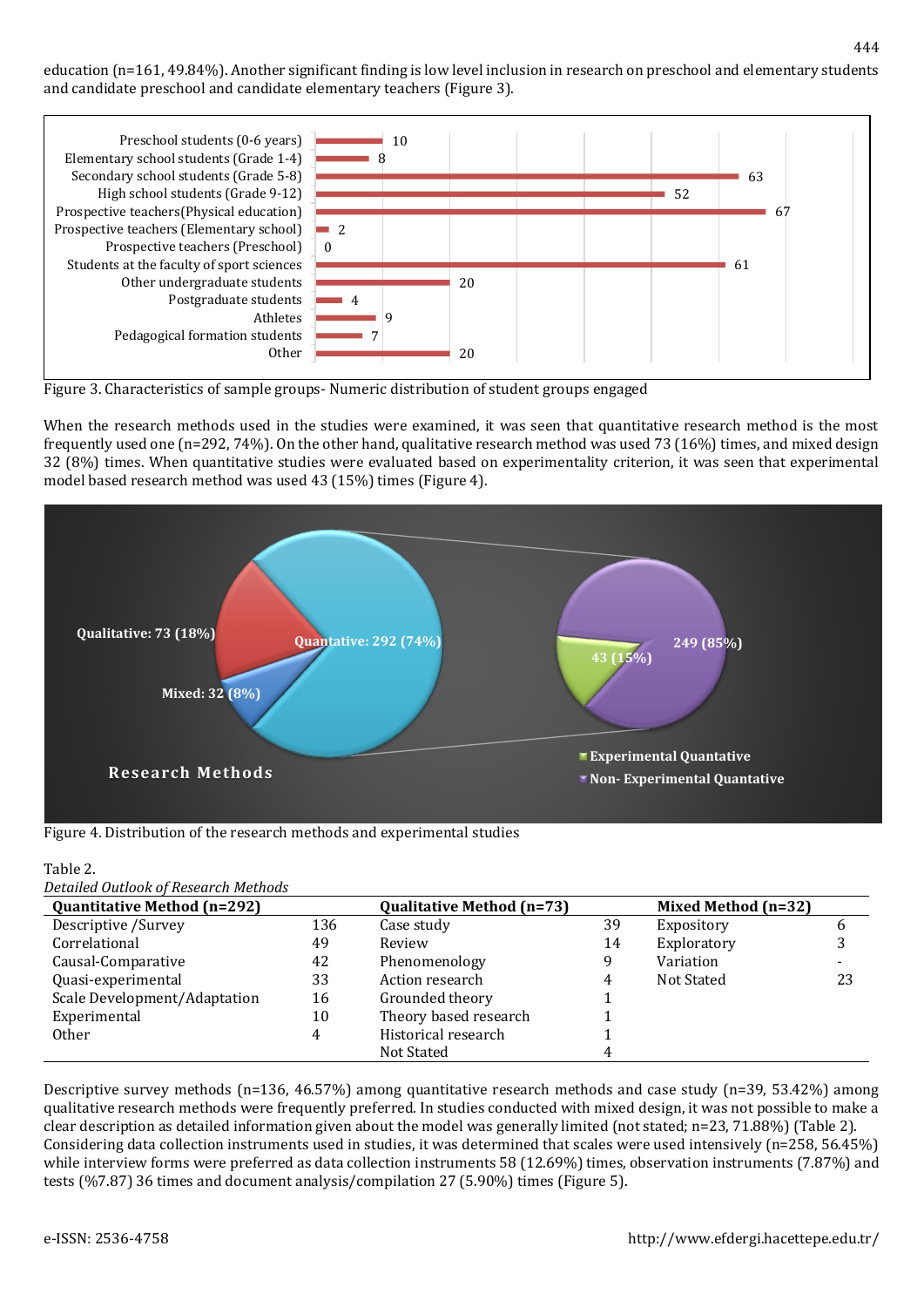

Figure 5. Numeric distribution of the data collection instruments

Studies were usually conducted by 2 ( $n=147, 37.02\%$ ) and 3 ( $n=111, 27.95\%$ ) authors. It was also observed that the instructors participating in these study groups mostly work at the same university (n=233, 58.69%) (Table 3).

*Number of Researchers Participating in Studies and Distribution of Researchers by Universities*

| Number of authors participating |     | Distribution of universities the researchers work |     |
|---------------------------------|-----|---------------------------------------------------|-----|
|                                 | 36  | Same university                                   | 233 |
|                                 | 147 | 2 different universities                          | 122 |
|                                 | 111 | 3 different universities                          | 29  |
|                                 | 65  | 4 different universities                          |     |
|                                 | 38  | 5 different universities                          |     |

The numeric distribution of studies conducted in cooperation with in and out of field experts was examined by year. The concerning analysis was performed in order to determine the status of the existing scientific cooperation and joint activity. As a matter of fact, there is an increasing consensus regarding the fact that scientific research and projects conducted by different disciplines and scientists coming together become stronger in quality (Carr, Loucks and Blöschl, 2018). It is found that studies participated by experts from the field and from other disciplines hold up a slightly larger share than 10% (from the field; n=45 and outside the field; n=48) of 397 studies (Table 4).

Table 4.

Table 3.

*Numeric Distribution of the Studies Participated by Researchers from Other Scientific Fields and Other Professionals in Field*

| IN THE TO DISTINGUING THE SUBJECT PUBLIC PUT INTERVIEW IN THE TOWARD ON THE TO DISTINGUING THE PLOTES IN THE T |                                              |                                                                                             |  |  |  |
|----------------------------------------------------------------------------------------------------------------|----------------------------------------------|---------------------------------------------------------------------------------------------|--|--|--|
| Year                                                                                                           |                                              | Other professionals participating in studies Studies participated by researchers from other |  |  |  |
|                                                                                                                | (teacher, coach administrator etc.) Field in | scientific fields - Out of field                                                            |  |  |  |
| 2014                                                                                                           |                                              |                                                                                             |  |  |  |
| 2016                                                                                                           |                                              |                                                                                             |  |  |  |
| 2017                                                                                                           | 14                                           | 15                                                                                          |  |  |  |
| 2018                                                                                                           | 18                                           | 18                                                                                          |  |  |  |
| <b>TOTAL</b>                                                                                                   | 45                                           | 48                                                                                          |  |  |  |

In the final stage of the content analysis, 510 subject topics were specified of the 397 studies reviewed. Classification of these subject topics was performed considering the criterion of being repeated at least 3 times in total. As a result, 199 (other; 39.01%) subject topics were determined to be included by related studies at least once or twice. Beside, teaching methods (n=41,8.03%) and attitude towards physical education (n=32, 6.27%) were found most used topics in studies (Table 5).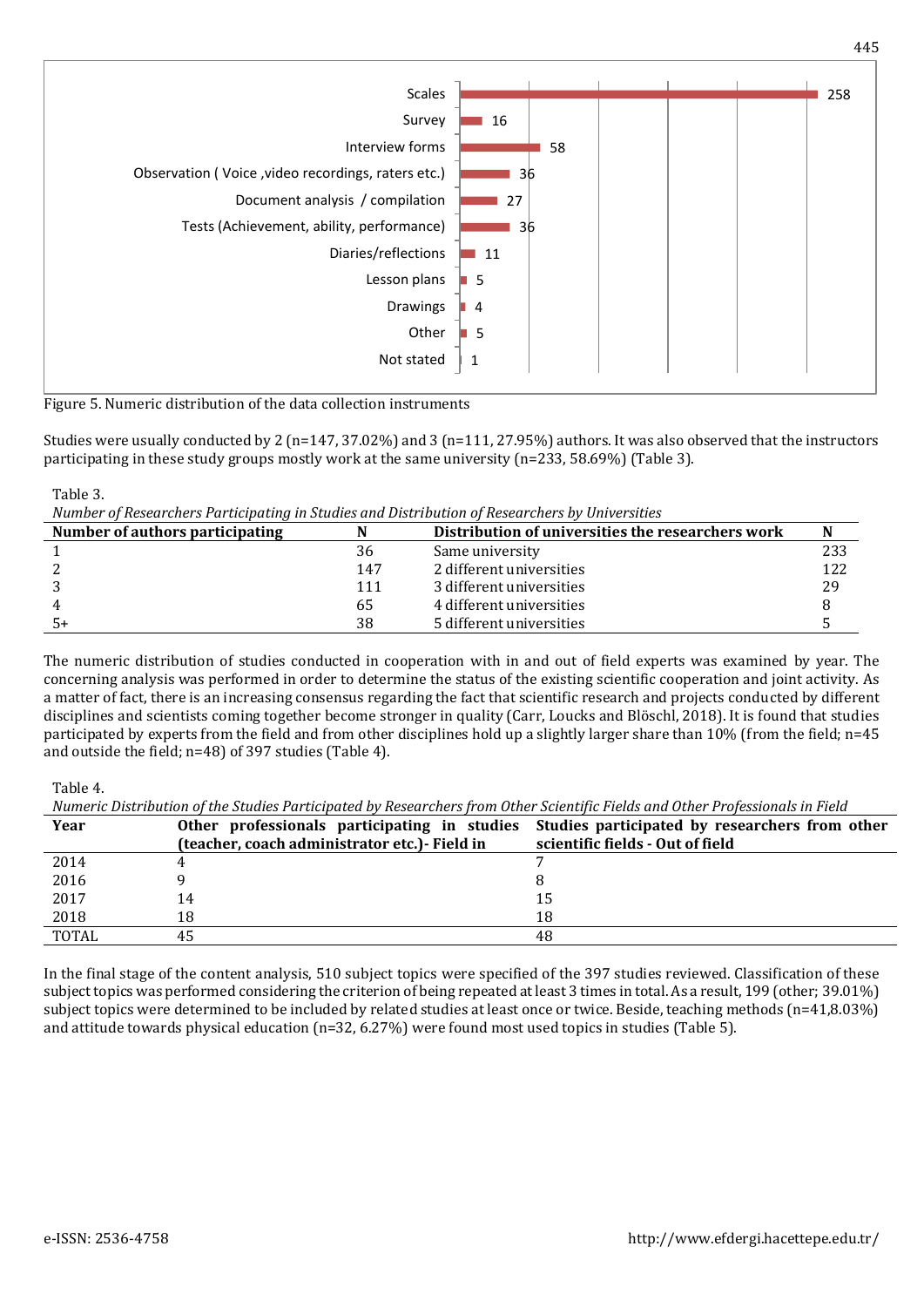Table 5.

*Distribution of Studies by Topic*

| <b>Topic</b>                         | <b>Frequencies</b> | <b>Topic</b>                  | <b>Frequencies</b> |
|--------------------------------------|--------------------|-------------------------------|--------------------|
| Teaching methods/strategies/models   | 41                 | Teacher training              | 6                  |
| Attitudes towards physical education | 32                 | Job satisfaction              | 5                  |
| Learning motor skills & development  | 13                 | Mental resistance             | 5                  |
| Academic motivation/achievement      | 13                 | Personal characteristics      |                    |
| Professional attitudes               | 12                 | Attention                     | 5                  |
| Life satisfaction                    | 12                 | <b>Emotional Intelligence</b> | 4                  |
| Curriculum                           | 11                 | Social skills                 | 4                  |
| Physical activity levels             | 10                 | Social appearance anxiety     | 4                  |
| PE technology/mobile learning        | 10                 | Communication skills          | 4                  |
| Assessment and evaluation            | 9                  | State trait anxiety           | 4                  |
| Learning styles                      | 9                  | Professional burnout          | 3                  |
| Games                                | 9                  | Reading habits                | 3                  |
| Participation in physical education  | 9                  | Feedback                      | 3                  |
| Anxiety                              | 8                  | Problem solving               | 3                  |
| Extracurricular sport activities     |                    | Leadership                    | 3                  |
| Physical activity and game classes   |                    | Decision making               | 3                  |
| Professional anxiety                 |                    | Multiple intelligence         | 3                  |
| Creativity                           |                    | Compassion                    | 3                  |
| Sportsmanship                        | 6                  | Athletic identity             | 3                  |
| Self-efficacy                        | 6                  | <b>Other</b>                  | 199                |
| <b>TOTAL</b>                         |                    |                               | 510                |

### **4. DISCUSSION, CONCLUSION and SUGGESTIONS**

### **4.1. Criticisms on "Economy Class" Research Tendency**

Considering the findings, PESP studies have been designed pursuing the economy principle so that they could be conducted with ease. This is also reflected in literature of content analysis studies carried out in educational sciences in Turkey. These studies report that quantitative method, descriptive model, easily accessible sample, scales/questionnaires, analysis with few variables are used very commonly (Göktaş et al., 2012; Akaydın and Çeçen, 2015; Kozikoğlu and Senemoğlu, 2015; Kurt and Erdoğan, 2015). Researchers relate this fact to less time, low energy and cost-oriented research tendencies (Baş, 2013; Selçuk, Palancı, Kandemir and Dündar 2014; Yalçın, Yavuz and Dibek, 2015). Moreover, Şimşek et. al. (2009) report that quality remains low in educational sciences studies in Turkey. PESP studies in Turkey focus on conducting easy research considering the shortest time, the least energy and the lowest cost but not creating the qualified research. This is an indicator that when choosing among scientific theories, researchers are not only concerned about studying scientifically, but their choices and positions in studies are also affected by their social, economical, political and cultural concerns (Kuhn, 1962). The Economic study tendency in Turkish PESP paradigm was evaluated systematically in the scope of each theme by a field specific perspective in current study.

As for the levels of education of sample groups, it could be thought that university level is the easiest group to access the sample and use of time and energy. The reason why children attending preschool and elementary education are not chosen as sample groups, on the other hand, can be the difficulty of control over variables and individuals. As a matter of fact, applying data collection instruments of scale-questionnaire type might bear challenges at these age groups. Besides using practice based methods like experiment, observations and applied tests may not be an "easy" alternative for researchers (Figure 1). The use of quantitative research methods at a high rate in studies may be due to the fact that researchers envisaged possible problems they could encounter while including such practices as newly qualitative and mixed methods. Therefore, it could be thought that researchers had acted economically and traditionally in using quantitative methods. Additionally, one of the strongest proof of preferring to be economical within the scope of traditional approaches is the frequent use of methods that are not based on the experimental model in the context of quantitative methods which include easier research design. Looking into the methods used in studies in more detail, it was found that rather simpler descriptive descriptive models are used more often than correlational and comparative causal models. This indicates that researchers tend to act economically even when choosing among non-experimental methods. The research defined as normal science leads scientists to focus on problems they can solve with the existing methodological techniques while this scientific approach is not concerned with bringing novelty to paradigm (Kuhn, 1962).

When the data collection instruments are examined by their types, it is seen that studies mostly use scale type data collection instruments. This may be because such instruments as document analyses, observations and interview forms, performance tests require a longer procedure in data collection and analysis processes. According to Kuhn (1962), normal science research almost never aims to create full-scale changes; the instruments, methods and theories they employ are agreed upon by the majority and progress cumulatively while other instruments, methods and theories are excluded by the scientific community. Studies

446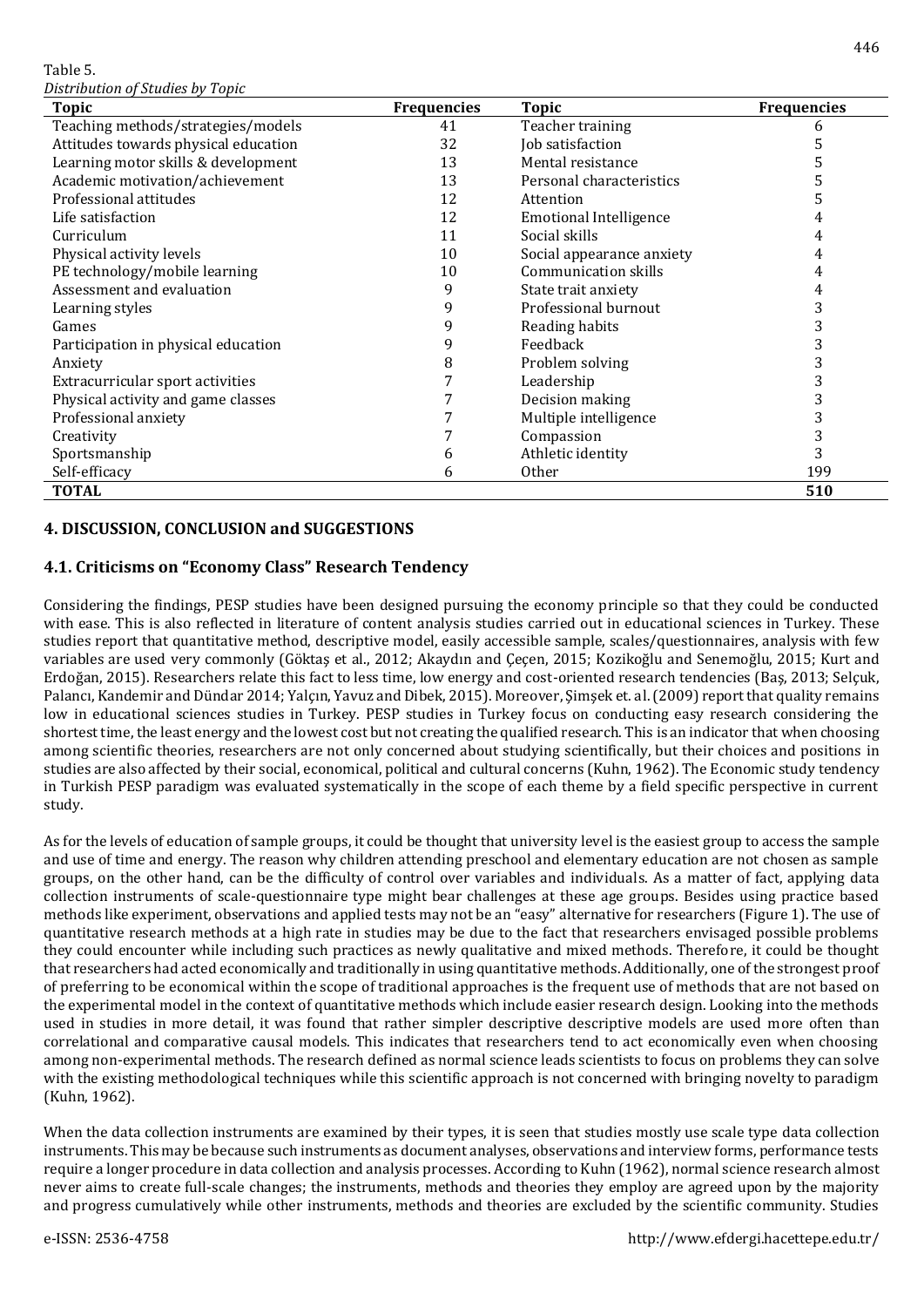were generally conducted in research teams which consisted of 2 and 3 authors and had a microstructure. Additionally, researchers usually prefer study groups consisting of individuals from their own universities where they work, which are closed to external cooperation in national and international areas (Table 3, Table 4).

Approximately 40% (n=199) of the topics examined by studies are left without being included in current topics, or being repeated (Table 5). Based on this, topics chosen can not represent the concepts and problems with an in-depth treatment. It can also be seen that the prominent structure of subject topics is a fragmental one. Kuhn emphasizes that the science of specifying small phenomena type is not valuable within itself and states that the area of practice is limited where theories dominated by mathematics in locution can be directly compared with nature. Data collection conducted without any specific reason and aim through small phenomena would result in a worthless mass of data and chaos (Kuhn, 1962). PESP studies in Turkey have a fragmented quantitative intensity in terms of topic and is a strong evidence of the complex data mass. In this respect, scientific value of fragmental structure of topics comes out as a topic of discussion while more question marks are appearing as to whether the research in the field dominated by the positivist paradigm reflect the real relationships in nature or not. When scientific knowledge and its technical qualitative characteristics turn into a gradually growing accumulation without any questioning, it may become fragmental and it could get harder to examine the source of knowledge.

In the light of all, while evaluating biased selection of theories and methods, a focus on quantitative parameters of research models and neglecting varied theories, we may think about a black hole effect on the field paradigm derived from economy research tendency. To be more precise on black hole metaphor, we may address Kuhn's opinions' that data collection quantitatively without reason, aim and questions would create a worthless mass of data and chaos. Kuhn (1962) states that source of knowledge is hard to be examined clearly if accumulation occurs without questions. This tendency in Turkish PESP paradigm could be seen in single positivist approaches by economic concerns. In this regard, ironically, researchers are seen to be adopted positivist paradigm, however they do not include experimental method and other positivist methods out of descriptive studies that would be difficult to conduct a research with. It shows us that researchers may not be aware of the positivist paradigm and its principles in holistic perspective or they purposely chose single and easy methods under positivism. In both way, foundation of knowledge is lacked, foundation of knowledge is lost by a "black hole effect" as questions are neglected and existing knowledge is weak because of single and narrow perspective. Easy research sampling, usage of single data collection tools and studying on small phenomenons leave the field paradigm as being lacking holistic knowledge. Hence it can prevents to understand outer world with a wider and deeper sense. In this research culture, researchers may not probably notice the theoretical, epistemological and ontological basis of knowledge and their variations because of economic research tendency and paying attention to quantitative parameters. If the number of researches are increased with single models that neglect varied questions and aims regarding the nature of knowledge and research, may we finally expect quantitatively accumulated knowledge, worthless mass of data and chaos to occur in this type of paradigm based on Kuhn?

*"But with continuing resistance –against change-, more and more of the attacks upon it will have involved some minor or not some minor articulation of the paradigm, no two of them quite alike, each partially successful, but none sufficiently so to be accepted as paradigm by the group. Through this proliferation of divergent articulations (more and more frequently they will come to be described as ad hoc adjustments), the rules of normal science become increasingly blurred. Though there is still a paradigm, few practitioners prove to be entirely agreed about what it is" (Kuhn, 1962, p. 98).*

# **4.2. Shortcomings and Needs in PESP Studies**

#### **4.2.1. The need for studies at pre-school and elementary levels of education**

Researchers have focused on "higher education level" and in parallel with the same tendency, very few studies have been conducted on "preschool and elementary levels. Within the context of movement and physical ability development, Balyi, Way and Higgs (2013) state that the periods they call active start (0-6 years), entertaining basic skills (6-9 years) and learning training (9-12 years) are the richest periods in motor learning. Similarly, Gallahue and Ozmun (2012) accept the developmental stages they call "basic movement skills" for 2-6 years and "sport movements" for 7-10 years as the basis of motor skills. In this respect, these developmental stages covering the preschool and elementary levels are defined as the "critical development period" in sport. Spending this critical development period efficiently is extremely important for individuals to set the basis of leading a life-long physical activity and developing physical and motor ability as well as having positive attitudes towards sport. In addition, when appropriate learning experiences are provided, it is possible to fulfill a multi-dimensional development process with an individual's cognitive skills, motor skills as well as social and emotional experiences accompanying these skills in early ages (Balyi, Way and Higgs 2013). These critical developmental stages are dramatically ignored by PESP studies conducted in Turkey according to findings. Another evaluation made concerning the sample groups is that studies are limited to school circles. However, a great majority of sport activities in Turkey take place within the body of sport clubs. In this regard, researchers should conduct their research out of schools including clubs, coaches, athletes and parents.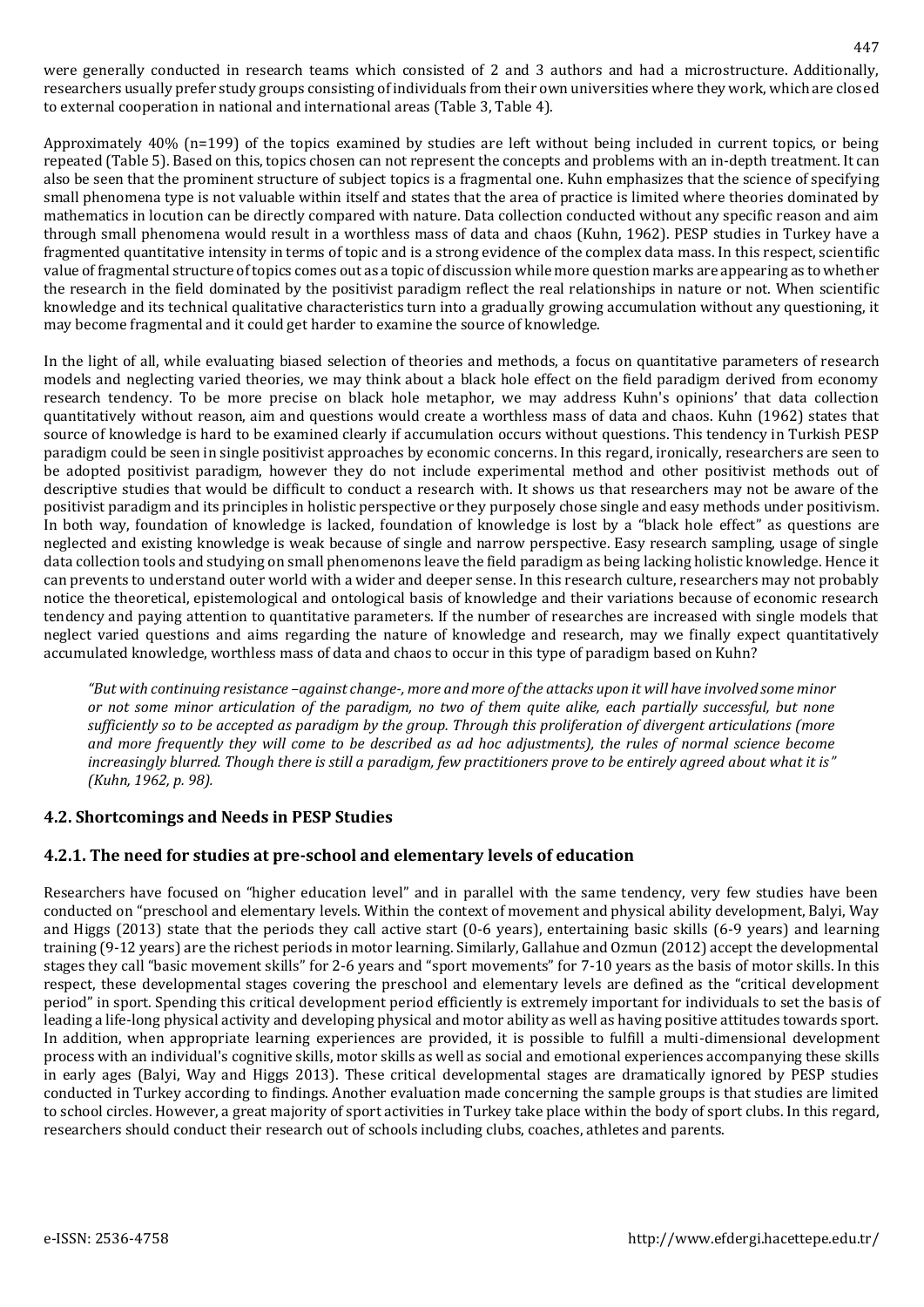### **4.2.2. Methodological deficiencies**

PESP studies in Turkey have been structured around single positivist approaches with a focus on descriptive quantitative models. In addition, it is an important finding that qualitative methods are used very rarely which mainly have an education and social sciences perspective. Social sciences studies designed with a positivist approach may drift away from the natural flow of life and could be limited in terms of time and place (Cohen, Manion and Morrison, 2011). In this respect, Kierkegaard (1974) states that artificial-objective evaluation made without examining the interaction of individuals with nature and their own environments does not reflect reality. According to Hampden-Turner (as cited in Cohen, Manion and Morrison, 2011), when social sciences neglect subjective knowledge, it is only possible to examine certain repeatable behavior patterns and estimations measured outside. Hampden-Turner highlights that this approach remains superficial and fails to be sufficient in understanding the whole of human behavior. Also, as positivism which attributes reality to control, certain numbers and mathematical operations leaves the individual outside of science, other forms of knowledge like meaning, criticism, hermeneutic, moral, aesthetic appear to be ignored. Focusing on scientific technique rather than natural behaviors, this understanding is insufficient in comprehending the outer world in a holistic framework (Habermas, 1972). Unlike natural sciences, social sciences built upon the subject-subject interaction have opened the use of positivism in its structure into criticism as it is open to interpreting (Giddens, 1976). With reference to all, we may refer to the "black hole effect in science" again. These researchers criticize a lack of knowledge because of usage of positivism in social sciences. In addition to these researchers, we do not only indicate a lack or loss of knowledge because of differences between nature of positivism and social sciences but also a lack and loss of knowledge derived from economic research tendency with a descriptive and weak positivist approach in Turkish PESP field. As field researchers in Turkey do not even use varied methods, knowledge and tools under the same (positivist) paradigm and it may also cause a lack in the nature of knowledge and qualitative content of field studies.

In the light of these facts, one of the main deficiencies in the field is the rare use of methods which are based upon different theoretical grounds such as critical, post-positivist, and existential. Moreover, it is another topic that two applied fields, education and sport, remain limited with scales/questionnaires to understand phenomena. To make scientific activities functional, it is necessary that researchers go into the field carrying out observations, practices, applied studies in learning and sport environments. In this regard, today's PESP studies in Turkey conducted with a non-practical quantitative model and descriptive/survey method portray the moment only like a photograph, but do not draw colorful, deep and developing pictures. With reference to all, it is a necessity to carry out quantitative studies based on practice as well as qualitative studies and to include other research methods into scientific processes. Besides, mixed research models are rarely used in Turkish PESP studies which has become popular in recent years. Mixed method has several functions, both quantitative and qualitative, like looking at research questions from different aspects, placing the results onto a more reliable ground and elaborating on them and building the causality relationship within the scope of findings (Cohen, Manion and Morrison, 2011).

#### **4.2.3. Needs of developing national and international cooperation**

Considering findings, researcher cooperation is substantially limited. Research teams consist of members working at the same university and in the same field within a closed structure. In parallel with this, it is also noticeable that joint studies with foreign authors are extremely limited in number. Similar to PESP, it was found by Al et al. (2013) that other scientific disciplines in Turkey also remain at local level in studies conducted cooperatively. The fact that key contradictions and differences play a big role in the maturation of scientific fields (Kuhn, 1962) makes the presence of scientific teams from different perspectives and social circles important. As a matter of fact, it is only possible through the emergence of researchers and theories against the common paradigm for any scientific community or individual to be able to make a synthesis that can attract successive generations to the innovation paradigm (Kuhn, 1962).

# **4.3. Need for paradigm change: Evaluation of Turkish PESP studies from Thomas Kuhn perspective**

Normal science is a period when the scientific society has single directional tendencies in terms of such parameters as the method, theory, instruments and sample group included and the same models are used by the majority (Kuhn, 1962). Beside, Kuhn warns that the cumulative knowledge to emerge in the process following the normal science period will create a fragmented and uncertain model which will be limited in solving new scientific problems and the resulting accumulation will make it difficult to examine knowledge and to find its source (Kuhn, 1962). In this respect, it has been considered that PESP studies in Turkey have typical characteristics of the normal science period. However, it is unfavorable to approach the findings by generalizing. Researchers' focus on positivist approaches and certain researching tendencies may not result from their adoption of the concerning theories and tendencies directly, while the tendency to conduct economic research seems to dominate studies. Therefore, it could be asserted that PESP studies in Turkey have characteristics of normal science as well as some characteristics of pre-science forms. Pre-science period is when researchers try out several attempts -either scientific or non-scientific- unaware of the theory they adopt and the paradigm has a weak and uncertain structure (Kuhn, 1962). These expressions of Kuhn remind us "black hole effect" in the Turkish PESP paradigm which causes a weak and lacking nature of knowledge.

*"If positivist restrictions on the range of a theory's legitimate applicability are taken literally, the mechanism that tells the scientific community what problems may lead to fundamental change must cease function. And when that*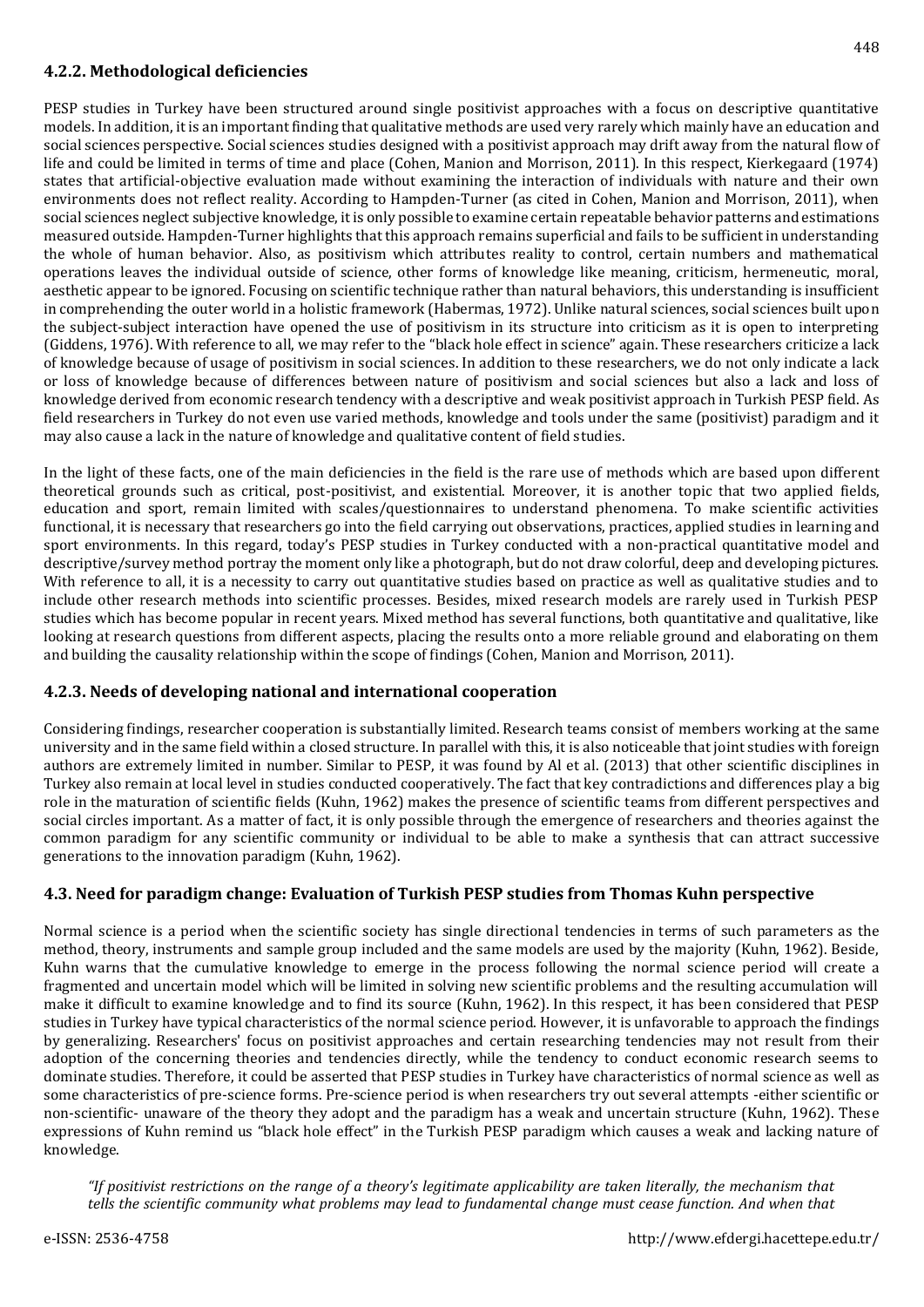#### *occurs, the community will inevitably return to something much like its paradigm state in pre-science period, a condition in which all members practice science but in which their gross product scarcely resembles at all." (Kuhn, 1962, p.111).*

In literature, uncertainties and differences of opinion experienced in the initial developmental processes of international PESP paradigm are similar to Kuhn's pre-science characteristics; and international PESP studies progressing on a Germany and North America-based course went into normal science tendency with the increase in positivist and behaviorist research particularly in North America (Bain, 1990), which later proceeded into a quantitative accumulation (Lawson, 1990). In this regard, despite the increase in the number of studies, the need for functional knowledge in terms of scientific outcomes went up (Lawson, 1990). This state is included within Kuhn's (1962) model depression and is associated with the fact that existing models remain insufficient in solving problems. The response to this model depression may be considered to be given by the inclusion of different theories into paradigms that are centered around eclectic theories today (Tinning, 2010). In this respect, the international paradigm seems to have increased its tendencies to test different models and that the steps have been taken towards paradigm shift. As a matter of fact, Kuhn (1962) highlights the emergence of different models together with subjects that notice the depression in a field as a prerequisite for transition from normal research into extraordinary research (Kuhn, 1962). On the contrary, the current state in Turkey indicates that a positivist approach and certain single models are frequently used in studies neglecting different approaches. Hence, the PESP paradigm in Turkey seems to show characteristics of the normal science period. The international PESP paradigm, on the other hand, is seen to have entered into the developmental process of paradigm shift around eclectic approaches. The fact that the PESP field, which was established in the 1960s found an opportunity to develop quantitatively as of 2000s in Turkey can be one of the reasons why Turkish paradigm fell behind in Kuhn's periods. In addition, cultural, economic and political conditions together with the tendencies of the scientific community may be another reason for the position Turkish PESP studies in Kuhn's period.

Scientific studies trying to follow a development path by asking unknowingly new questions lay the foundations of quantitative data mass (Kuhn, 1962). In parallel with this, researchers' pursuance of economy in choosing models and tendency towards different research topics in a fragmental structure unaware of current problems lead to quantitative accumulation, which turns into the chaos generating data mass emphasized by Kuhn (1962):

*"What we call normal science is really based on accumulation; however, there is no innovation in this and such problems are chosen which can be solved with existing conceptual and methodological techniques. These questions taken excessive interest without considering their relationship with the technical knowledge in hand may impede scientific development" (Kuhn, 1962, p. 108).*

Kuhn (1962) expresses that the first sign of the "scientific revolution" would emerge with researchers who feel distress about normal science or paradigm uncertainty. He states that in such a state of crisis, there would be resistance against change, but as of the moment the crisis breaks out change and development is inevitable for the paradigm (Kuhn,1962). Possible paradigm conflicts during the crisis period may be able to improve Turkish PESP paradigm.

*"Increase in the practices of the opponent paradigm, the desire to find a solution at all costs, obvious expression of discontentment, trying to find solutions in philosophy or discussing the fundamental principles… All of these are indicators of transition from normal research into the revolutionary. The prerequisite for revolution in scientific development is to perceive the signs indicating that the system has lost its functionality to an extent that brings about a crisis. For paradigm revolution, things have to go wrong in the normal science first" (Kuhn, 1962, p. 104).*

It is a fact that it is impossible to escape from change in PESP studies conducted in Turkey. As a matter of fact, the prerequisite for change in a field is the paradigm becoming uncertain and rules becoming easier. Our consideration that change is inevitable in Turkish PESP studies becomes stronger with Kuhn's following expressions:

*"Just like in manufacturing, renovation of production tools can be luxurious in science as well, it is done under conditions which necessitate it only. The greatest importance of crises is that they are the most infallible signals of the conditions that will require innovation in the tools." (Kuhn, 1962, p. 93). "The emergence of a new theory detaches scientific practices from a certain tradition and starts a tradition which observes different relationships among concepts and is conducted with different rules; so it has to occur when it is felt that the existing tradition is terribly deviating" (Kuhn,1962, p. 100).*

Despite generating paradigm uncertainty in essence, the existing "economy class studies" are the most advantageous path to "adaptation to the professional environment". Thus, as long as scientists with traditional research tendencies can find a place in professional circles, it would be highly difficult to do high quality scientific studies which do not produce socio-economic gain for scholars, or support "professional environment adaptation" in current paradigm. This state related with traditional approaches and social effects corresponds with Marx's expression that *"Men make their own history, but they do not make it as they please, but under circumstances existing already. The tradition of all dead generations weighs like a nightmare on the brains of the living"* (Marx, 1852, p.30). In addition to this, Kuhn states that researcher's positions concerning the research approach are affected by their preferences, social, cultural, traditional and political concerns (Kuhn, 1962). Hence, considering that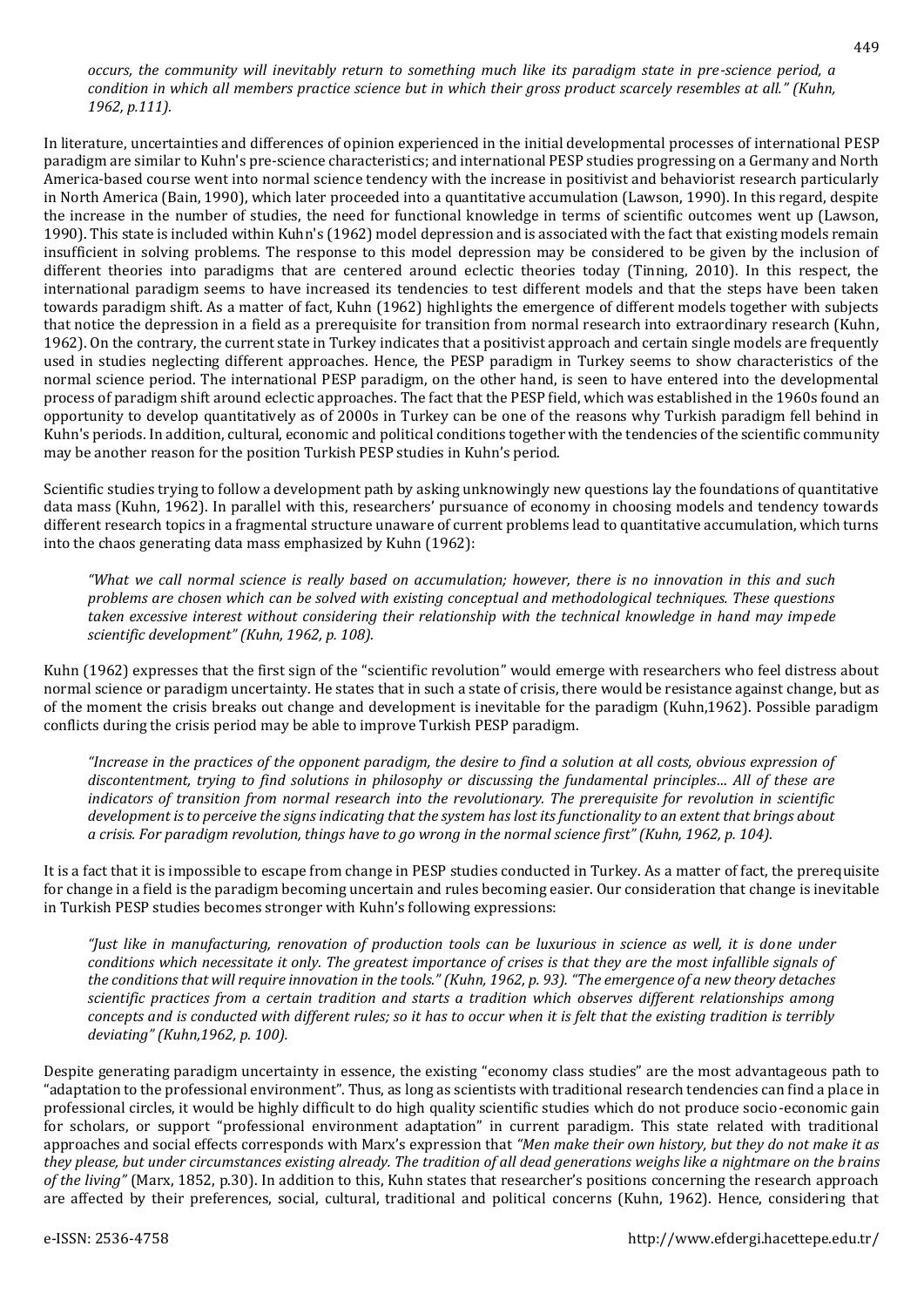scientific studies in Turkey have low publishing quality and common ethical violations (Al, 2008; Toplu, 2012; İnci, 2015), it can be considered that researchers' tendencies are shaped by the social structure in academic circles in Turkey.

Researchers' tendency to work with principle of economy could also be due to the fact that promotion and reappointment criterias depend on quantitative "scoring" system in Turkey (Ongun (2006) as cited in Toplu, 2012). Council of Higher Education (2019b), which assesses the quality of academic activities in Turkey, has taken a series of measures to improve the quality of existing scientific activities in 2019. Excluding the articles published in predatory journals from academic evaluation and scrutinizing unqualified congresses are some of these measures. Nevertheless, it is clear that bringing up scientific geniuses and creative minds would be possible by instilling the conscious and will deep into minds rather than external factors such as laws and measures. In his work titled Curious Minds: How a Child Becomes a Scientist, John Brockman (2007) mentions the biographies of many leading scientists; and describes common characteristic of these scientists as growing up in a social environment interested in science and their intrinsic motivation of curiosity guiding their scientific activities.

#### **4.4. Economy Class Journey into the Black Hole:** *"Final Say"*

PESP studies in Turkey, the present study showed that studies have focused on quantitative approaches and fixed tendencies. Looking at the root of this tendency, it was considered that studies develop around "being economical" and "easy". In addition to this, it was seen that different approaches and research parameters which can contribute to the development of a paradigm are neglected by researchers. The present study, which also includes some evaluations and criticism about the deficiencies of studies, is concluded by reviewing Turkish PESP paradigm from Kuhn's perspective.

In the light of current study's results, it is suggested for researchers and practitioners of PESP field in Turkey to increase usage of qualitative and mixed methods with diverse theoretical and paradigmatic basis in order to create a wider and unbiased paradigm rather than biased paradigm with single and economic methods. Researchers should focus on making sense of knowledge and strong theoretical basis of researches rather than economy concern. In order to represent problems in wider perspective regarding to PESP field, new researches should be conducted with experimental methods, earlier age groups and educational levels, open to different scientific cooperations, varied data collection tools and sample groups in field. Although, results in the present study are limited with congress proceedings, Kuhn (1962) states that recently published research proceedings would be effective in evaluating scientific field's paradigm. International Sport Sciences Congress has qualitative and quantitative diversity in terms of comprehensive number of participant scholars from different regions of Turkey makes the results of the present study stronger to represent field paradigm. Beside, it is suggested to conduct content analysis on articles, thesis and projects concerning to PESP field to provide wider analysis on paradigm. Current study results and criticisms are limited with Thomas Kuhn's theory and researcher's critical and philosophical approaches. Future studies may use different methodological, theoretical and philosophical perspectives in order to evaluate field paradigm, "Economy Research Tendency" and "Black Hole Effect". In this regard, investigations should be broaden by interviews with fields' researchers, observations and discourses on research culture, varied theoretical and philosophical grounds of social sciences.

It has been concluded by the present study that Turkish PESP studies have been overwhelmed by the intensity of quantitative parameters created by the concern of "being economical", which causes the paradigm to display a weak structure. Looking at it with an ironic perspective, the quantitatively intensive mass of information against the weak content created by researchers can be resembled to a black hole which appears as a result of the weak inner pressure of a star being defeated by intensive quantitative gravitation. In other words, Turkish PESP studies are creating a hollowness in the reality ground like a star collapsing inwards because of quantitative intensity, and the generated paradigm remains under the effect of a black hole even "light" cannot escape through: the fact that studies shaking the foundations of quality and functional knowledge weaken the "enlightening" aspect of science is the most striking result of this black hole effect. This can be also called as generally "Black Hole Effect in science" and particularly for the Turkish PESP paradigm as "Economy Class Journey into the Black Hole".

#### **Research and Publication Ethics Statement**

This study was conducted on documents analysis and not including human datas. All datas have been obtained and reported in accordance with ethical concerns, principles and rules. Criticisms in this article were aimed at scientific paradigm and research tendencies in the scope of philosophy and science. We, authors, claim that datas, evaluations and criticisms do not aim and do not dump on any person, establishment or political issue in this article.

#### **Contribution Rates of Authors to the Article**

All authors contributed to the study equally and shared works in all processes. Berkcan Boz: Data Collection, Data Analysis, Conceptualization, Methodology, Writing- original draft, Writing–reviewing and editing. Olcay Kiremitci: Data Collection, Data Analysis, Conceptualization, Methodology, Writing- original draft, Writing–reviewing and editing, correspondence.

#### **Acknowledgement**

In memory of Ekim Pekünlü, who is always with us.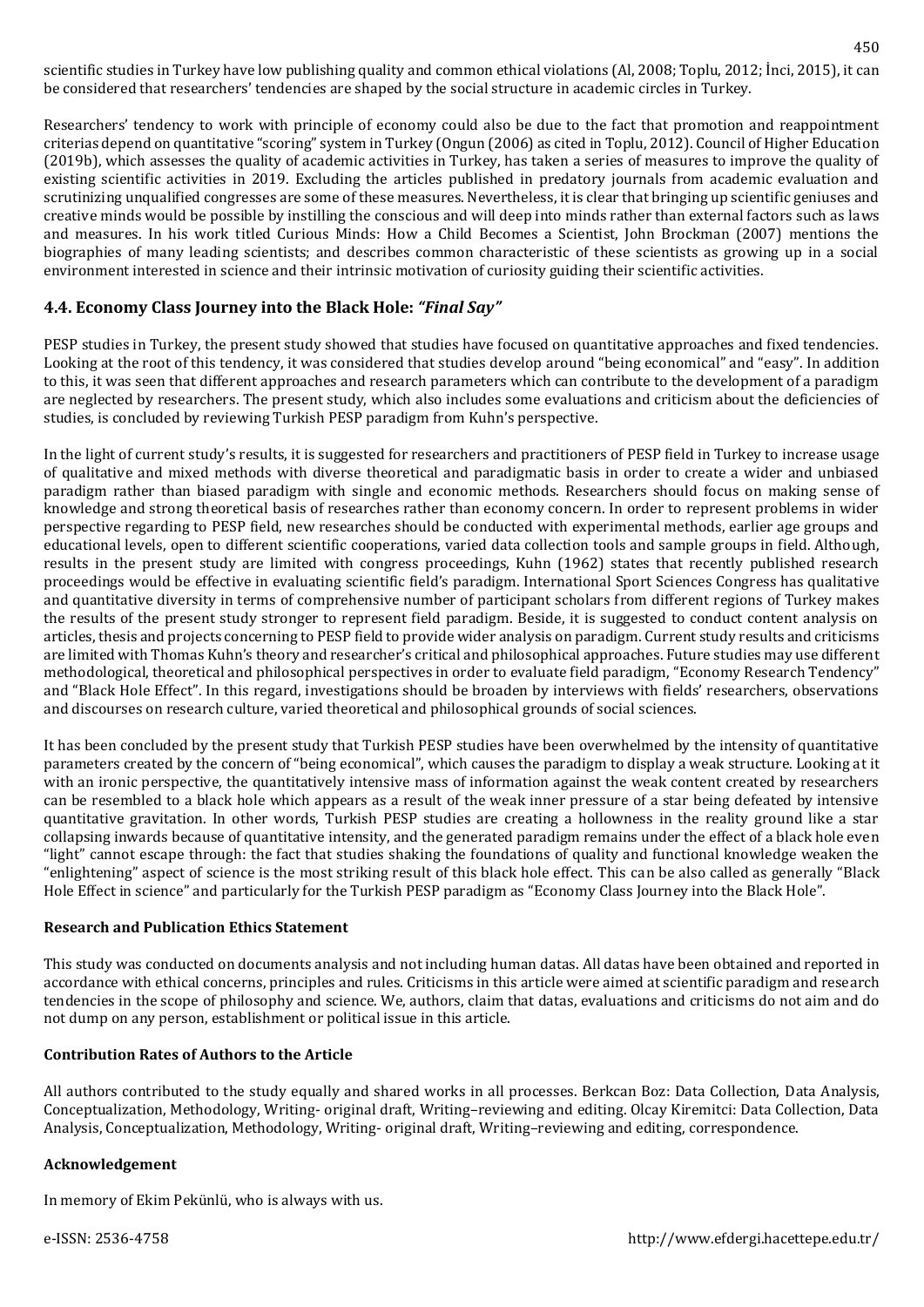#### **Statement of Interest**

There is no conflict of interest between the authors of this article.

#### **5. REFERENCES**

Açıkada, C. (1997). Türkiye'de spor eğitimi veren kurumların yapılanması ve hakemli çalışmaların gelişimi [Reorganization of the sport education institutions and refereed publications in Turkey]. *Hacettepe Journal of Sport Sciences*, 8 (1), 17-42.

Akaydın, Ş., & Çeçen, M.A. (2015). A content analysis on articles related to reading skills*. Education and Science*, 40 (178), 183- 198. doi: 10.15390/EB.2015.4139

Al, U. (2008). Bilimsel yayınların değerlendirilmesi: h-endeksi ve Türkiye'nin performansı [Evaluation of scientific publications: h-index and Performance of Turkey]. *Bilgi Dünyası* [Information World] 9 (1), 41-66.

Al, U., Soydal, I., Taşkın, Z., & Düzyola, G. (2013). Collaboration of Turkish Scholars: Local or Global ?. *Collnet Journal of Scientometrics and Information Management,* 6(1), 145-159. doi: 10.1080/09737766.2012.10700930

Bain, L. (1990). *Research in sport pedagogy: Past, present and future*. Paper presented at Association Internationale des Ecoles Superieures d'Education Physique (AIESEP) World Congress, Loughborough, July 1990. <https://core.ac.uk/download/pdf/61907941.pdf>

Balyi, I., Way, R., & Higgs, C. (2013). *Uzun vadeli sporcu gelişimi [Long-Term Athlete Development]*, trans. E. Pekünlü & İ. Özsu. Ankara: Spor Yayınevi ve Kitabevi.

Baş, T. (2013). *Anket: nasıl Hazırlanılır, nasıl Uygulanır, nasıl Değerlendirilir?* [Questionnaire: How to prepare, apply and evaluate] (7th ed.). Ankara: Seçkin Yayıncılık.

Bhaskar, R. (1993). *Dialectic: The pulse of freedom*. London: Verso.

Bhaskar, R. (2008). *A realist theory of science. London: Routledge*.

Borms, J. (2009). *Directory of sport science: A journey through time: the changing face of ICSSPE* (5th ed.). Champaign, IL: Human Kinetics.

Brettschneider, W.D. (1991). *The many faces of sport as a challenge for sport pedagogy and physical education*. Paper presented at Association Internationale des Ecoles Superieures d'Education Physique (AIESEP) World Congress, Atlanta, January, 1991. <https://core.ac.uk/download/pdf/61907933.pdf>

Brockman, J. (2007). *Meraklı zihinler: Bir çocuk nasıl bilim insanı olur? [Curious minds: How a child becomes a scientist.].* Ankara: Tübitak Popüler Bilim Kitapları.

Carr, G., Loucks, D.P., & Blöschl, G. (2018). Gaining insight into interdisciplinary research and education programmes: A framework for evaluation. *Research Policy*, 47(1), 35-48. doi: 10.1016/j.respol.2017.09.010

Cohen, L., Manion, L., & Morrison, K. (2011). Research methods in education (7th ed.). New York: Routledge.

Council of Higher Education (2018). Yükseköğretim Bilgi Yönetim Sistemi: İstatistik Üniversitelerimiz [Higher Education Information System: Statistics of Turkish Universities]. Accessed December 4, 2019.<https://istatistik.yok.gov.tr/>

Council of Higher Education. (2019a). Ulusal Tez Merkezi [National Thesis Center]. Accessed December 4, 2019. <https://tez.yok.gov.tr/UlusalTezMerkezi/>

Council of Higher Education (2019b). Yağmacı dergi yayınları akademik yükseltmelerde kullanılamayacak [Predator journals won't use in academic advancements anymore]. Yükseköğretim Kurulu Haberler [News from Council of Higher Education]". Accessed December 12, 2019.<https://www.yok.gov.tr/Sayfalar/Haberler/yagmaci-dergi-yayinlarina-onlem.aspx>

Creswell, J. W. (2012). *Research design: Qualitative, quantitative, and mixed methods approaches* (4th ed.). Thousand Oaks, CA: SAGE.

Crum, B. (1986). Concerning the quality of the development of knowledge in sport pedagogy. *Journal of Teaching in Physical Education*, 5(4), 211–220. doi: 10.1123/jtpe.5.4.211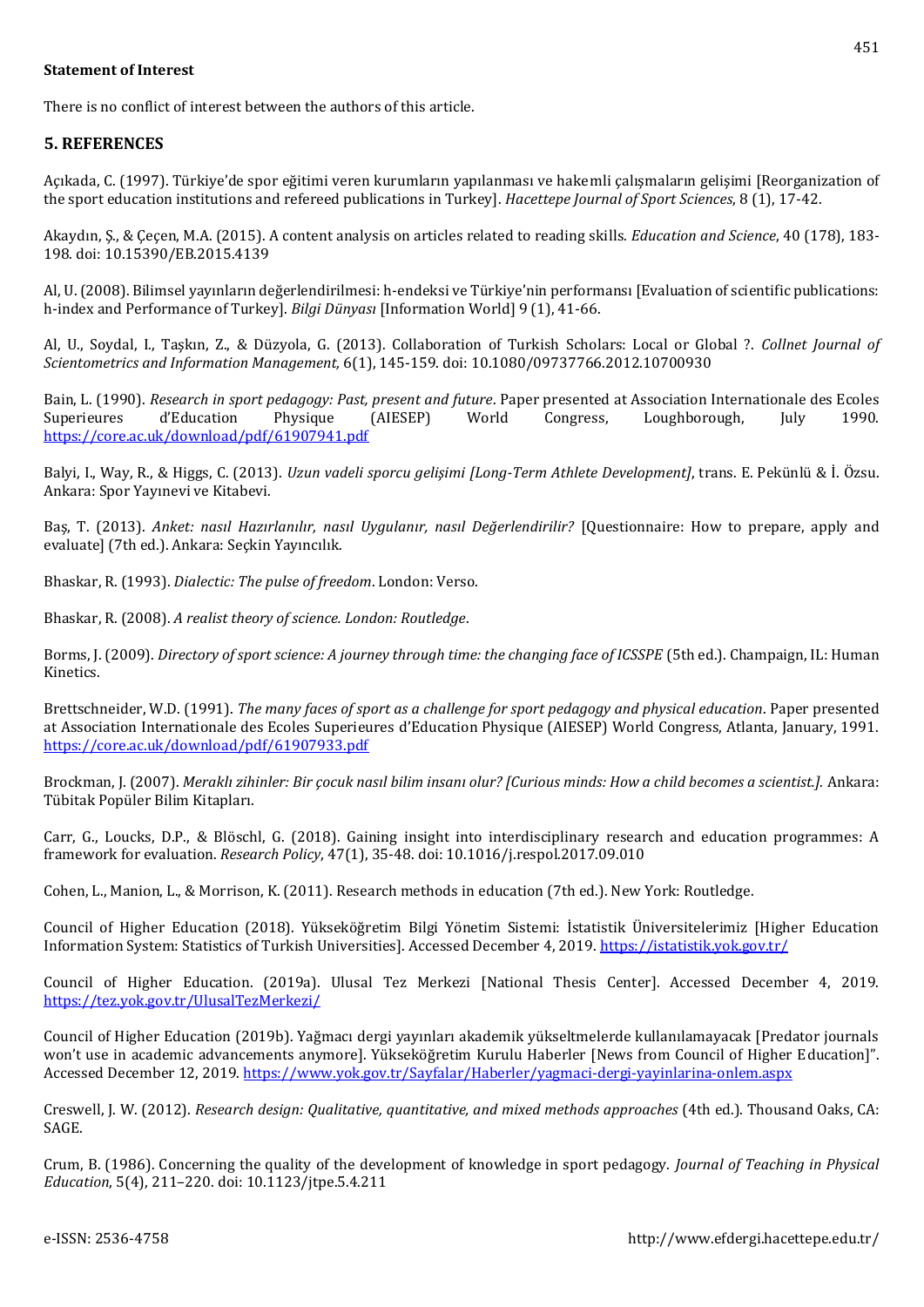Denzin N. K., & Lincoln, Y.S. (2005). *Handbook of qualitative research* (3rd ed). Thousand Oaks, CA: SAGE.

Denzin, N. K. (1978). *The research act: A theoretical introduction to sociological methods* (2nd ed.). New York: McGraw-Hill.

Gallahue, D.L.,. Ozmun, J.C., & Goodway, J. (2012). *Understanding motor development: Infants, children, adolescents, adults* (7th ed.). New York: McGraw-Hill.

Giddens, A. (1976). *New rules of sociological method: A positive critique interpretative sociologies*. London: Hutchinson.

Göktaş, Y., Küçük, S., Aydemir, M., Telli, E., Arpacık, Ö., Yıldırım, G., & Reisoğlu, İ. (2012). Educational technology research trends in Turkey: A content analysis of the 2000-2009 decade. *Educational Sciences: Theory & Practice*, 12(1), 191-196.

Grupe, O. (1969*). Grundlagen der Sportpädagogik [Foundations of Sport Pedagogy].* München: J.A. Barth.

Haag, H. (1989). Research in 'sport pedagogy': One field of theoretical study in the science of sport. *International Review of Education*, 35(1), 5–16. doi: 10.1007/BF00597680

Habermas, J. (1972). *Knowledge and human interests*, trans. J. Shapiro. Boston: Beacon Press.

IBM Corp. (2016). IBM SPSS Statistics for Windows, Version 24.0. Armonk, NY: IBM Corp.

İnci, O. (2015). Bilimsel Yayın Etiği [Scientific Publication Ethis*]. Türk Kütüphaneciliği [Turkish Librarianship],* 29(2), 282-295.

Kierkegaard, S. (1974). *Concluding unscientific postcript to philosophical fragments*. Princeton: Princeton University Press.

Kozikoğlu, İ., & Senemoğlu, N. (2015). The content analysis of dissertations completed in the field of curriculum and instruction (2009-2014)]. *Education and Science*, 40(182), 29-41. doi: 10.15390/EB.2015.4784

Kuhn, T. (1962). *Bilimsel devrimlerin Yapısı [The structure of scientific revolutions]*, trans. N. Kuyaş. İstanbul: Alan Yayıncılık.

Kurt, A., & Erdoğan, M. (2014). Content analysis and trends of curriculum evaluation research: 2004-2013. *Education and Science*, 40(178), 199-224. doi: 10.15390/EB.2015.4167

Laker, A. (2003). *The future of physical education: Building a new pedagogy*. London: Routledge.

Lawson, H. A. (1990). Sport pedagogy research: From information-gathering to useful knowledge*. Journal of Teaching in Physical Education*, 10(1), 1-20. doi: 10.1123/jtpe.10.1.1

Marks, K. (1852). *Louis Bonaparte'ın On Sekiz Brumaire'i [Der 18te Brumaire des Louis Napoleon],* trans. T. Bora, (4th ed.). İstanbul: İletişim Yayınları.

Mechikoff, R. A. (2013). *A History and philosophy of sport and physical education: From ancient civilizations to the modern World* (6th ed.). New York: Mcgraw-Hill Education.

Miles, M. B., & Huberman, A.M. (2014). *Qualitative data analysis: An expanded source book.* Thousand Oaks, CA: SAGE.

Sayer, A. (1992*). Method in social science: A realist approach* (2nd ed.). London: Routledge.

Schempp, P. (1993). *The nature of knowledge in sport pedagogy*. Paper presented at the CESU Conference World University Games Conference, Buffalo, New York. July, 1993[. https://core.ac.uk/download/pdf/61907941.pdf](https://core.ac.uk/download/pdf/61907941.pdf)

Selçuk, Z., Palancı, M., Kandemir, M., & Dündar, H. (2014). Tendencies of the researches published in Education and Science journal: Content analysis. *Education and Science*, 39 (173), 430-453. doi: 10.15390/eb.v39i173.3278

Siedentop, D. (1983). *Research on teaching in physical education.* In Teaching in physical education edited by T. Templin and J. Olson, (pp. 3–17). Champaign, IL: Human Kinetics.

Şimşek, A., Özdamar, N., Uysal, Ö., Kobak, K., Berk, C., Kılıçer, T., & Çiğdem, H. (2009). Current trends in educational technology research in Turkey in the New Millennium. *Educational Sciences: Theory & Practice*, 9(2), 961-966.

Sözbilir, M., Kutu, H., & Yaşar, M. D. (2012). *Science education research in Turkey: A content analysis of selected features of papers published*. In Science Education Reseach and Practice in Europe: Retrospective and Prospective. D. Jorde and J. Dillion (Eds.) (pp341-374). Rotterdam: Sense Publishers.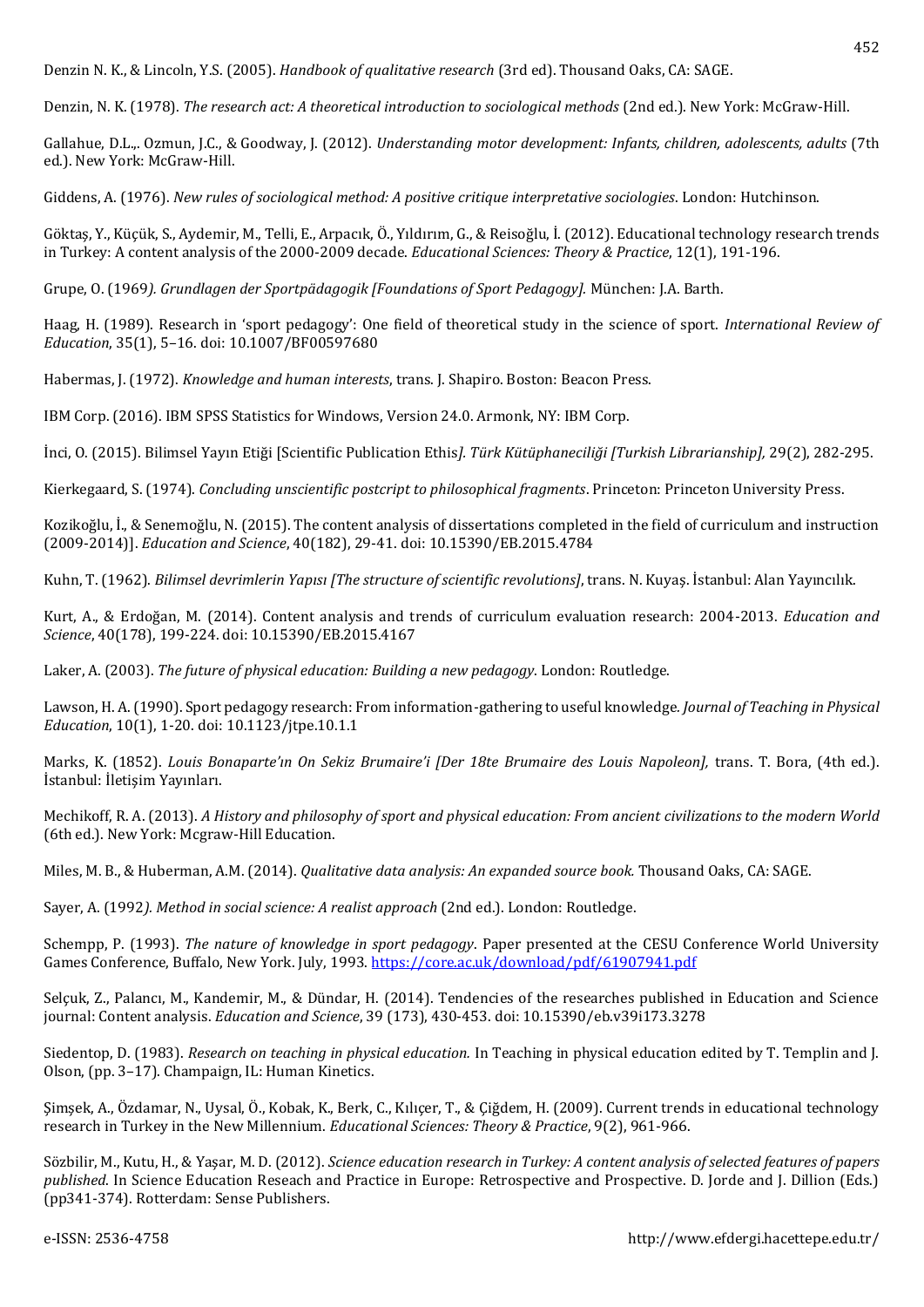Tinning, R. (2010). *Pedagogy and human movement: Theory, research and practice.* New York: Routledge.

Toplu, M. (2012). Bilim etiği: İnternetin bilim etiği üzerine etkileri [Science Ethics: The Effect of Internet on the Science Ethics]. *Türk Kütüphaneciliği [Turkish Librarianship]*, 26(4), 654-698.

Yalçın, S., Yavuz, H.Ç., & Dibek, M. (2015). Content analysis of papers published in educational journals with high impact factors. *Education and Science*, 40(182), 1-28. doi: 10.15390/EB.2015.4868

# **6. GENİŞ ÖZET**

Bilimsel alan olarak kabulü 1960'lara dayanan beden eğitimi ve spor pedagojisi (BESP), Almanya ve Kuzey Amerika eksenli iki farklı yaklaşım etrafında gelişim gösterirken, alandaki paradigmanın oluşum süreçlerinde belirsizlikler yaşanmıştır. Alanın ilk gelişim aşamalarında, Kuzey Amerika'daki bilim insanlarının yoğunlukla pozitivist ve davranışçı kuramları, Avrupadaki bilim insanlarının ise eleştirel ve yorumlayıcı (hermeneutik) kuramları benimsediği gözlenmiştir. Bu kapsamda, BESP araştırmaları, Almanya'da ampirik açıdan ihmal edilirken, Amerika'da anlamsal, kuramsal ve eleştirel yaklaşımlar açısından sınırlılık göstermiştir. Günümüzde uluslararası BESP araştırmalarına ilişkin paradigma yapısı çeşitli değişimler yaşayarak çok boyutlu kuramların kullanımını içeren eklektik ve global bir yapıya bürünmüş ve daha şeffaf bir görünüme kavuşmuştur. Buna karşın, alandaki bilimsel faaliyetlerin henüz yaygınlaşmakta olduğu ülkelerdeki paradigma yapısı belirsizliğini korumaktadır. Bilimsel faaliyetlerin son yıllarda yaygınlaştığı Türkiye'de ise, BESP alanına özgü akademik çalışma sayısı hızla artarken; bu araştırmalardaki niteliksel özellikler ve alandaki paradigma yapısı henüz bilinmemektedir. Bu araştırma, Türkiye'de BESP alanında gerçekleştirilen çalışmaların betimsel ve eleştirel bir perspektifte incelenmesi amacıyla gerçekleştirilmiştir.

Mevcut çalışmada, nitel araştırma yaklaşımı temel alınarak betimsel içerik analizi yöntemi kullanılmıştır. Bu kapsamda, Spor Bilimleri Derneği tarafından düzenlenen Uluslararası Spor Bilimleri Kongrelerinde (2014, 2016, 2017, 2018) sunulan 397 adet BESP bildirisi içerik analizine tabi tutulmuştur. 13 tema kapsamında kodlama işlemi gerçekleştirilen veriler, frekans dağılımlarına göre çözümlenmiştir. Kodlama işlemlerinin güvenirliğinin sınanması amacıyla uzmanlararası görüş ayrılığı/ görüş birliği yöntemi (Miles ve Huberman, 2014) kullanılmış ve kodlama sürecine ait uzmanlararası güvenirlik puanı .94 olarak hesaplanmıştır. Üzerinde görüş ayrılığı bulunan kodlamalar için üçüncü bir uzman eşliğinde ortak bir değerlendirme yapılarak veriler ortak bir kodlama sistemi ile tanımlanmıştır. Bu araştırma, BESP alanındaki çalışmaları nitel özellikleri ile betimlemesinin yanı sıra, alandaki araştırma eğilimleri ve paradigma yapısına yönelik felsefi yaklaşım ve eleştirileri de içermektedir. Araştırmanın kuramsal ve felsefi temelleri, objektif ve sübjektif bilgi arasında köprü görevi gören "Eleştirel Gerçekçilik" yaklaşımı ile Thomas Kuhn'un bilimsel paradigma yapısı ve değişimine ilişkin felsefi yaklaşımlarına dayanmaktadır.

Bulgular incelendiğinde, BESP araştırmalarında deneysel modele dayanmayan nicel yaklaşımlar ve nicel betimsel modeller etrafında yoğunlaşıldığı gözlenmiştir. Deneysel modele dayanan nicel araştırmaların ise araştırmacılar tarafından düşük oranda tercih edildiği testip edilmiştir. Nitel araştırmaların genel bazda kullanım sıklığı düşük olmakla birlikte, nitel araştırmalar içerisinde en sık kullanılan araştırma türünün durum çalışması olduğu gözlenmiştir. Çalışmaların veri toplama süreçlerinde ise yoğunlukla ölçeklerin kullanıldığı, gözlem ve test gibi eğitim ve spor bilimlerine özgü veri toplama araçlarının oldukça az bir oranda tercih edildiği gözlenmiştir. BESP araştırmalarına dâhil olan örneklem gruplarının, öğrenciler bazında yoğunlukla yükseköğretim kademesindeki gruplardan, yetişkin ve uzmanlar bazında ise beden eğitimi ve spor öğretmenlerinden meydana geldiği gözlenmiştir. Buna karşın, küçük yaş gruplarını kapsayan eğitim kademelerindeki (okul öncesi, ilkokul) araştırma sayısının düşük seviyede kaldığı gözlenmiştir. Araştırma başına düşen yazar sayısı, yazarların görev yaptığı kurumlar, alan içi ve alan dışı uzmanların araştırma süreçlerine katılımı incelendiğinde Türkiye'de yürütülen BESP alan çalışmalarında ulusal ve uluslararası işbirliği düzeyi zayıf bir özellik göstermektedir. Araştırmalarda sıklıkla işlenen konuların başında "Öğretim Yöntem/Strateji ve Metodları", "Beden Eğitimi ve Spora Karşı Tutum" gelmektedir. Araştırma konu başlıklarının dağılımı incelendiğinde birçok farklı başlığın alan araştırmalarında hâkim olduğu ve yapısal olarak araştırma konu başlıklarının bütünsellikten uzak ve parçalı bir yapı sergilediği gözlenmiştir.

Türkiye'deki BESP araştırmalarının yoğunlukla niceliksel yaklaşımlar ve kalıplaşmış eğilimler etrafında şekillendiği düşünülebilir. Bu eğilimlerin temeli sistematik ve eleştirel bir bakış açısı ile değerlendirildiğinde, araştırmaların tasarım sürecinin zaman, maliyet ve enerji açısından "ekonomiklik" ve "kolay araştırma" boyutlarında gelişim gösterdiği değerlendirilmektedir. Bununla birlikte, araştırmaların içeriğini oluşturan nitelik parametrelerinin göz ardı edildiği, belirli eğilimler ve kalıplar etrafında şekillenen paradigmanın birikimsel bilim özellikleri gösterdiği düşünülmektedir. Thomas Kuhn'a göre normal bilim dönemi ile birikimsellik gösteren paradigma üzerinde nicelik açısından yoğunluk gösteren bir veri yığını bulunmaktadır. Ancak bu türden bir birikimsellik gösteren verinin kaynağının, özünün ve anlamının incelenmesi ve anlaşılması oldukça güçtür. Bu durumda belirsiz ve bunalıma sürüklenen bir paradigma dönemi ortaya çıkabilir. Ayrıca Thomas Kuhn araştırmacının kültürel, mesleki, sosyal ve politik kaygılarının paradigma eğilimlerini etkilediğini de belirtmektedir. Bu yönüyle BESP araştırmalarında ortaya çıkan ekonomiklik ve kolay araştırma eğilimi tablosunun yalnızca bilimsel kaygılarla değil; akademik toplum içerisinde gelişmiş çeşitli psiko-sosyal ve sosyo-ekonomik kaygılarla da ortaya çıkabileceği değerlendirilebilir. Mevcut araştırmada, Thomas Kuhn perspektifinde incelenen Türkiye BESP araştırmalarının niceliksel